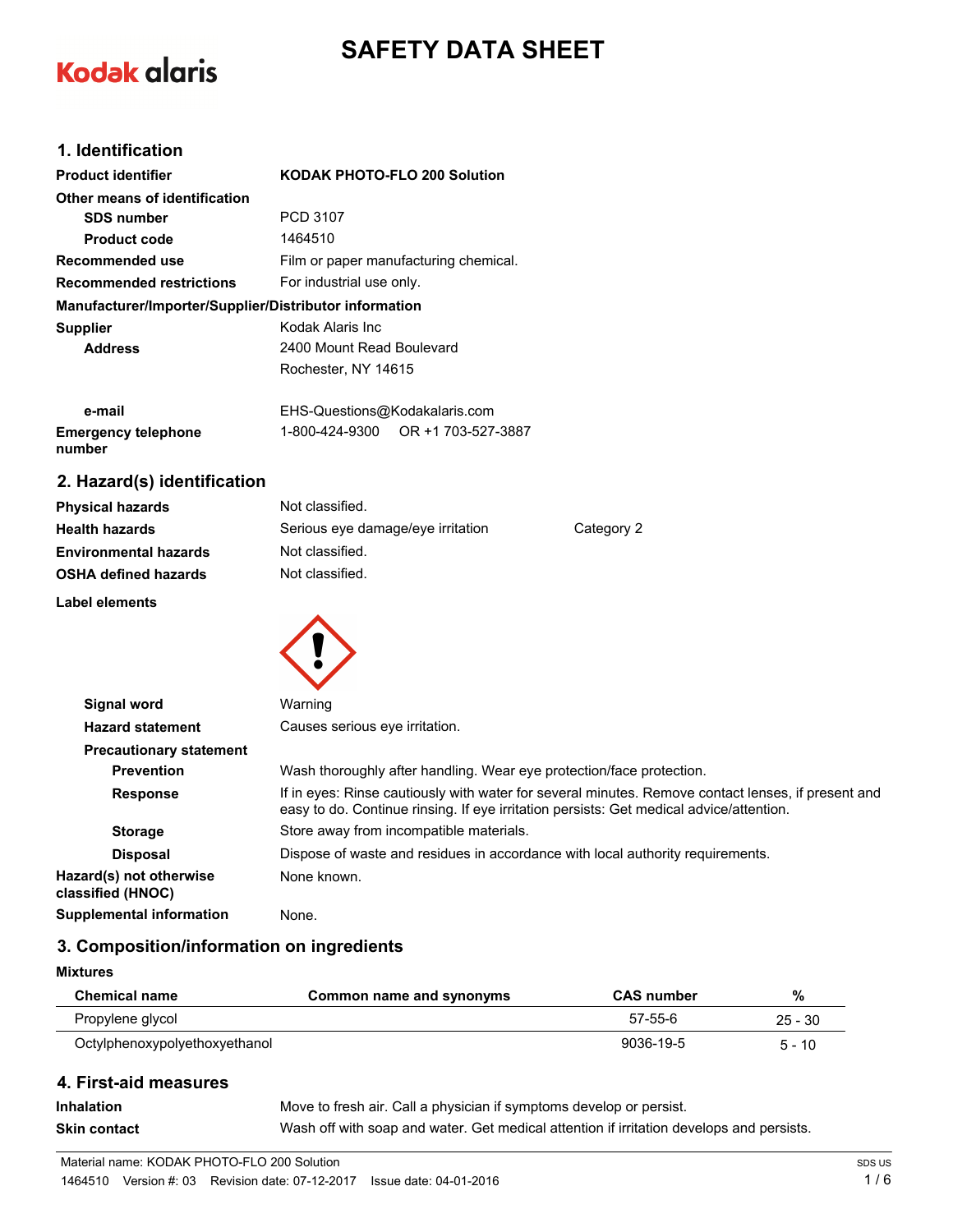| Eye contact                                                                  | Immediately flush eyes with plenty of water for at least 15 minutes. Remove contact lenses, if<br>present and easy to do. Continue rinsing. If eye irritation persists: Get medical advice/attention. |
|------------------------------------------------------------------------------|-------------------------------------------------------------------------------------------------------------------------------------------------------------------------------------------------------|
| Ingestion                                                                    | Rinse mouth. Get medical attention if symptoms occur.                                                                                                                                                 |
| <b>Most important</b><br>symptoms/effects, acute and<br>delayed              | Severe eye irritation. Symptoms may include stinging, tearing, redness, swelling, and blurred<br>vision.                                                                                              |
| Indication of immediate<br>medical attention and special<br>treatment needed | Provide general supportive measures and treat symptomatically. Keep victim under observation.<br>Symptoms may be delayed.                                                                             |
| <b>General information</b>                                                   | Ensure that medical personnel are aware of the material(s) involved, and take precautions to<br>protect themselves.                                                                                   |
| 5. Fire-fighting measures                                                    |                                                                                                                                                                                                       |
| Suitable extinguishing media                                                 | Alcohol resistant foam. Dry chemical or CO2.                                                                                                                                                          |
| Unsuitable extinguishing<br>media                                            | Do not use water jet as an extinguisher, as this will spread the fire.                                                                                                                                |
| Specific hazards arising from<br>the chemical                                | During fire, gases hazardous to health may be formed. (Carbon oxides.)                                                                                                                                |
| Special protective equipment<br>and precautions for firefighters             | Self-contained breathing apparatus and full protective clothing must be worn in case of fire.                                                                                                         |
| <b>Fire fighting</b><br>equipment/instructions                               | Move containers from fire area if you can do so without risk.                                                                                                                                         |
| <b>Specific methods</b>                                                      | Use standard firefighting procedures and consider the hazards of other involved materials.                                                                                                            |

General fire hazards **No unusual fire or explosion hazards noted.** 

## **6. Accidental release measures**

| Personal precautions,<br>protective equipment and<br>emergency procedures | Keep unnecessary personnel away. Keep people away from and upwind of spill/leak. Wear<br>appropriate protective equipment and clothing during clean-up. Do not touch damaged containers<br>or spilled material unless wearing appropriate protective clothing. Ensure adequate ventilation.<br>Local authorities should be advised if significant spillages cannot be contained. For personal<br>protection, see section 8 of the SDS. |
|---------------------------------------------------------------------------|----------------------------------------------------------------------------------------------------------------------------------------------------------------------------------------------------------------------------------------------------------------------------------------------------------------------------------------------------------------------------------------------------------------------------------------|
| <b>Methods and materials for</b><br>containment and cleaning up           | Large Spills: Stop the flow of material, if this is without risk. Dike the spilled material, where this is<br>possible. Absorb in vermiculite, dry sand or earth and place into containers. Following product<br>recovery, flush area with water.                                                                                                                                                                                      |
|                                                                           | Small Spills: Wipe up with absorbent material (e.g. cloth, fleece). Clean surface thoroughly to<br>remove residual contamination.                                                                                                                                                                                                                                                                                                      |
| <b>Environmental precautions</b>                                          | Never return spills to original containers for re-use. For waste disposal, see section 13 of the SDS.<br>Avoid discharge into drains, water courses or onto the ground.                                                                                                                                                                                                                                                                |
| 7. Handling and storage                                                   |                                                                                                                                                                                                                                                                                                                                                                                                                                        |
| Precautions for safe handling                                             | Avoid contact with eyes. Provide adequate ventilation. Wear appropriate personal protective<br>equipment. Observe good industrial hygiene practices.                                                                                                                                                                                                                                                                                   |
| Conditions for safe storage,<br>including any incompatibilities           | Store in original tightly closed container. Store away from incompatible materials (see Section 10<br>of the SDS).                                                                                                                                                                                                                                                                                                                     |

# **8. Exposure controls/personal protection**

| <b>Occupational exposure limits</b> | This mixture has no ingredients that have PEL, TLV, or other recommended exposure limit.                                                                                                                                                                                                                                                                                                                                           |
|-------------------------------------|------------------------------------------------------------------------------------------------------------------------------------------------------------------------------------------------------------------------------------------------------------------------------------------------------------------------------------------------------------------------------------------------------------------------------------|
| <b>Biological limit values</b>      | No biological exposure limits noted for the ingredient(s).                                                                                                                                                                                                                                                                                                                                                                         |
| Appropriate engineering<br>controls | Good general ventilation (typically 10 air changes per hour) should be used. Ventilation rates<br>should be matched to conditions. If applicable, use process enclosures, local exhaust ventilation,<br>or other engineering controls to maintain airborne levels below recommended exposure limits. If<br>exposure limits have not been established, maintain airborne levels to an acceptable level. Provide<br>eyewash station. |
|                                     | Individual protection measures, such as personal protective equipment                                                                                                                                                                                                                                                                                                                                                              |
| Eye/face protection                 | Wear safety glasses with side shields (or goggles).                                                                                                                                                                                                                                                                                                                                                                                |
| <b>Skin protection</b>              |                                                                                                                                                                                                                                                                                                                                                                                                                                    |
| <b>Hand protection</b>              | Wear appropriate chemical resistant gloves.                                                                                                                                                                                                                                                                                                                                                                                        |
| Other                               | Wear suitable protective clothing.                                                                                                                                                                                                                                                                                                                                                                                                 |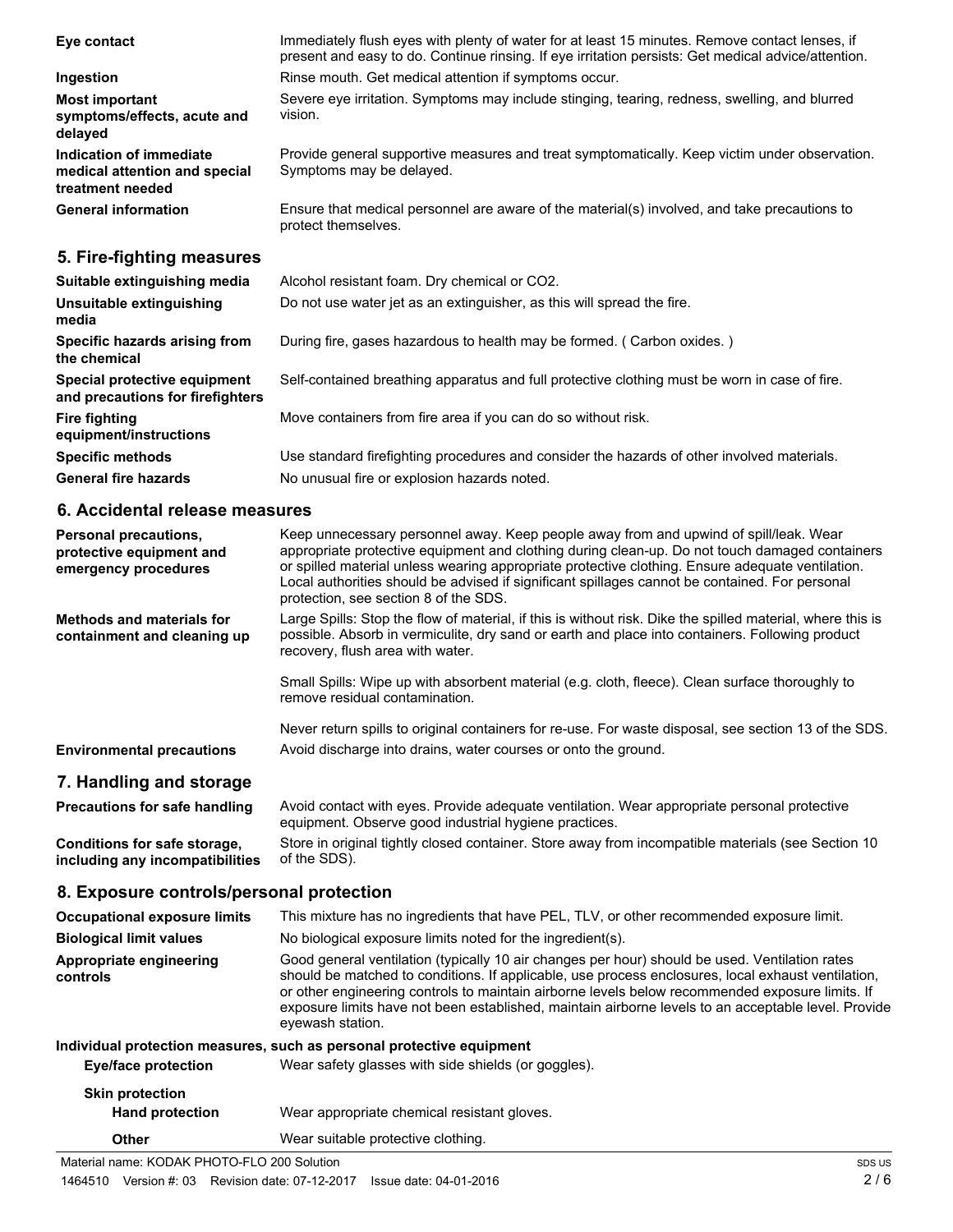| <b>Respiratory protection</b>            | In case of insufficient ventilation, wear suitable respiratory equipment.                                                                                                                                                   |
|------------------------------------------|-----------------------------------------------------------------------------------------------------------------------------------------------------------------------------------------------------------------------------|
| <b>Thermal hazards</b>                   | Wear appropriate thermal protective clothing, when necessary.                                                                                                                                                               |
| <b>General hygiene</b><br>considerations | Always observe good personal hygiene measures, such as washing after handling the material<br>and before eating, drinking, and/or smoking. Routinely wash work clothing and protective<br>equipment to remove contaminants. |

# **9. Physical and chemical properties**

| Appearance |  |
|------------|--|
|------------|--|

| <b>Physical state</b>                             | Liquid.                  |
|---------------------------------------------------|--------------------------|
| Form                                              | Liquid.                  |
| Color                                             | Colorless.               |
| Odor                                              | Odorless.                |
| Odor threshold                                    | Not available.           |
| рH                                                | 7                        |
| Melting point/freezing point                      | Not available.           |
| Initial boiling point and boiling<br>range        | $>$ 212 °F ( $>$ 100 °C) |
| <b>Flash point</b>                                | does not flash           |
| <b>Evaporation rate</b>                           | Not available.           |
| <b>Flammability (solid, gas)</b>                  | Not applicable.          |
| Upper/lower flammability or explosive limits      |                          |
| Explosive limit - lower (%)                       | Not available.           |
| Explosive limit - upper (%)                       | Not available.           |
| Vapor pressure                                    | 24 hPa                   |
| <b>Vapor density</b>                              | 0.6                      |
| <b>Relative density</b>                           | 1.028                    |
| Solubility(ies)                                   |                          |
| <b>Solubility (water)</b>                         | Complete.                |
| <b>Partition coefficient</b><br>(n-octanol/water) | Not available.           |
| <b>Auto-ignition temperature</b>                  | Not available.           |
| <b>Decomposition temperature</b>                  | Not available.           |
| <b>Viscosity</b>                                  | Not available.           |
| <b>Other information</b>                          |                          |
| <b>Explosive properties</b>                       | Not explosive.           |
| <b>Oxidizing properties</b>                       | Not oxidizing.           |
|                                                   |                          |

# **10. Stability and reactivity**

| <b>Reactivity</b>                            | The product is stable and non-reactive under normal conditions of use, storage and transport. |
|----------------------------------------------|-----------------------------------------------------------------------------------------------|
| <b>Chemical stability</b>                    | Material is stable under normal conditions.                                                   |
| <b>Possibility of hazardous</b><br>reactions | Hazardous polymerization does not occur.                                                      |
| <b>Conditions to avoid</b>                   | Contact with incompatible materials.                                                          |
| Incompatible materials                       | Strong oxidizing agents.                                                                      |
| <b>Hazardous decomposition</b><br>products   | No hazardous decomposition products are known.                                                |

# **11. Toxicological information**

# **Information on likely routes of exposure**

| <b>Inhalation</b>   | No adverse effects due to inhalation are expected.   |
|---------------------|------------------------------------------------------|
| <b>Skin contact</b> | No adverse effects due to skin contact are expected. |
| Eye contact         | Causes serious eye irritation.                       |
| Ingestion           | Expected to be a low ingestion hazard.               |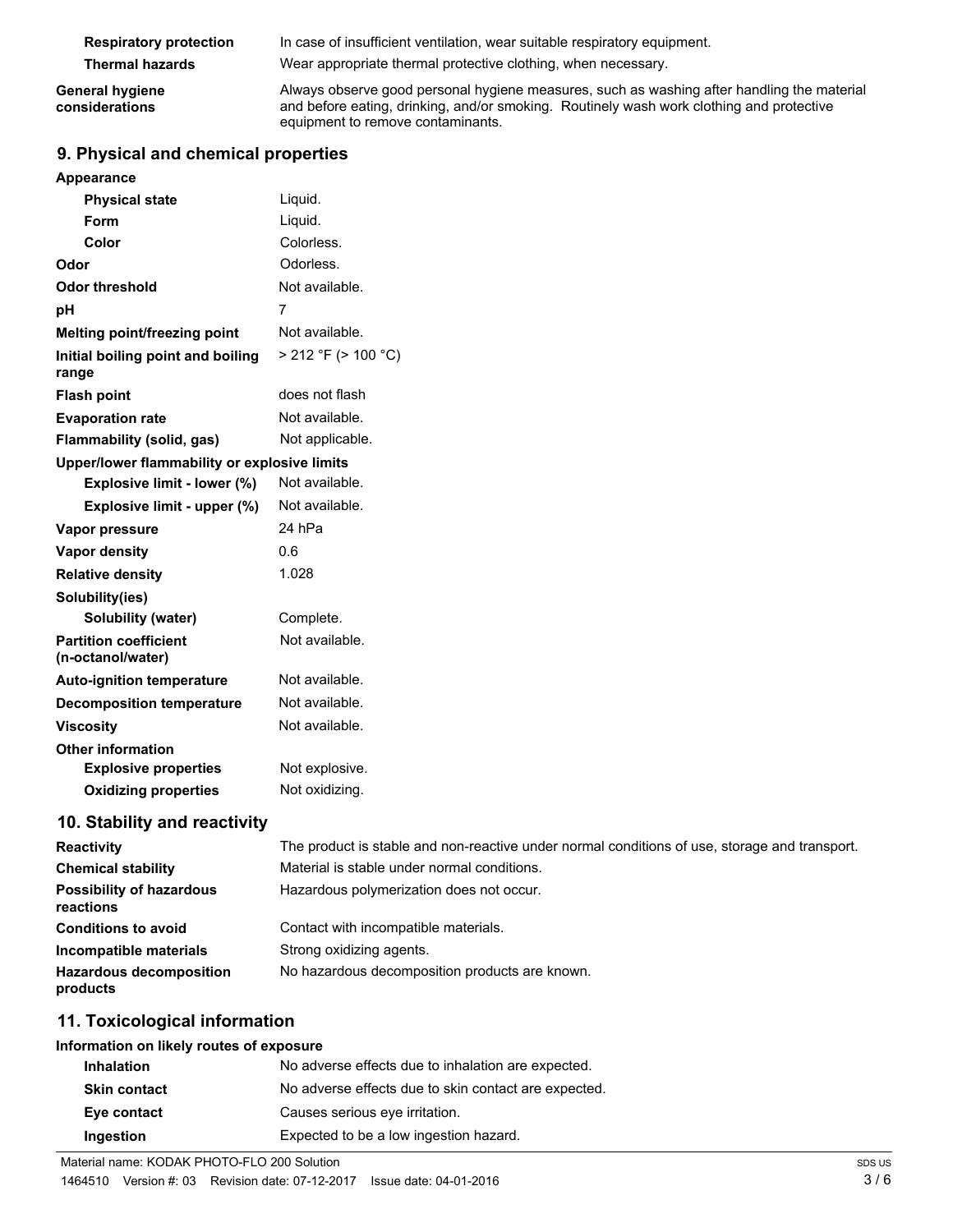| Symptoms related to the<br>physical, chemical and<br>toxicological<br>characteristics                                                                                                                                                   | Severe eye irritation. Symptoms may include stinging, tearing, redness, swelling, and blurred<br>vision.                                                                                                               |                                                                                 |                                                                                                                                                                                                     |
|-----------------------------------------------------------------------------------------------------------------------------------------------------------------------------------------------------------------------------------------|------------------------------------------------------------------------------------------------------------------------------------------------------------------------------------------------------------------------|---------------------------------------------------------------------------------|-----------------------------------------------------------------------------------------------------------------------------------------------------------------------------------------------------|
| Information on toxicological effects                                                                                                                                                                                                    |                                                                                                                                                                                                                        |                                                                                 |                                                                                                                                                                                                     |
| <b>Acute toxicity</b>                                                                                                                                                                                                                   | Not available.                                                                                                                                                                                                         |                                                                                 |                                                                                                                                                                                                     |
| <b>Skin corrosion/irritation</b>                                                                                                                                                                                                        |                                                                                                                                                                                                                        | Prolonged skin contact may cause temporary irritation.                          |                                                                                                                                                                                                     |
| Serious eye damage/eye<br>irritation                                                                                                                                                                                                    | Causes serious eye irritation.                                                                                                                                                                                         |                                                                                 |                                                                                                                                                                                                     |
| Respiratory or skin sensitization                                                                                                                                                                                                       |                                                                                                                                                                                                                        |                                                                                 |                                                                                                                                                                                                     |
| <b>Respiratory sensitization</b>                                                                                                                                                                                                        | Not a respiratory sensitizer.                                                                                                                                                                                          |                                                                                 |                                                                                                                                                                                                     |
| <b>Skin sensitization</b>                                                                                                                                                                                                               |                                                                                                                                                                                                                        | This product is not expected to cause skin sensitization.                       |                                                                                                                                                                                                     |
| Germ cell mutagenicity                                                                                                                                                                                                                  | No data available to indicate product or any components present at greater than 0.1% are<br>mutagenic or genotoxic.                                                                                                    |                                                                                 |                                                                                                                                                                                                     |
| Carcinogenicity                                                                                                                                                                                                                         |                                                                                                                                                                                                                        | This product is not considered to be a carcinogen by IARC, ACGIH, NTP, or OSHA. |                                                                                                                                                                                                     |
| IARC Monographs. Overall Evaluation of Carcinogenicity<br>Not listed.<br>OSHA Specifically Regulated Substances (29 CFR 1910.1001-1050)<br>Not regulated.<br>US. National Toxicology Program (NTP) Report on Carcinogens<br>Not listed. |                                                                                                                                                                                                                        |                                                                                 |                                                                                                                                                                                                     |
| <b>Reproductive toxicity</b>                                                                                                                                                                                                            |                                                                                                                                                                                                                        | This product is not expected to cause reproductive or developmental effects.    |                                                                                                                                                                                                     |
| Specific target organ<br>toxicity - single exposure                                                                                                                                                                                     | Not classified.                                                                                                                                                                                                        |                                                                                 |                                                                                                                                                                                                     |
| Specific target organ<br>toxicity - repeated<br>exposure                                                                                                                                                                                | Not classified.                                                                                                                                                                                                        |                                                                                 |                                                                                                                                                                                                     |
| <b>Aspiration hazard</b>                                                                                                                                                                                                                | Not an aspiration hazard.                                                                                                                                                                                              |                                                                                 |                                                                                                                                                                                                     |
| 12. Ecological information                                                                                                                                                                                                              |                                                                                                                                                                                                                        |                                                                                 |                                                                                                                                                                                                     |
| <b>Ecotoxicity</b>                                                                                                                                                                                                                      |                                                                                                                                                                                                                        | Harmful to aquatic life with long lasting effects.                              |                                                                                                                                                                                                     |
| <b>Components</b>                                                                                                                                                                                                                       |                                                                                                                                                                                                                        | <b>Species</b>                                                                  | <b>Test Results</b>                                                                                                                                                                                 |
| Octylphenoxypolyethoxyethanol (CAS 9036-19-5)                                                                                                                                                                                           |                                                                                                                                                                                                                        |                                                                                 |                                                                                                                                                                                                     |
| <b>Aquatic</b>                                                                                                                                                                                                                          |                                                                                                                                                                                                                        |                                                                                 |                                                                                                                                                                                                     |
| Fish                                                                                                                                                                                                                                    | LC50                                                                                                                                                                                                                   | Rainbow trout, donaldson trout<br>(Oncorhynchus mykiss)                         | 7.2 mg/l, 96 hours                                                                                                                                                                                  |
| Persistence and degradability                                                                                                                                                                                                           |                                                                                                                                                                                                                        | No data is available on the degradability of this product.                      |                                                                                                                                                                                                     |
| <b>Bioaccumulative potential</b>                                                                                                                                                                                                        | No data available.                                                                                                                                                                                                     |                                                                                 |                                                                                                                                                                                                     |
| <b>Mobility in soil</b>                                                                                                                                                                                                                 | No data available.                                                                                                                                                                                                     |                                                                                 |                                                                                                                                                                                                     |
| Other adverse effects                                                                                                                                                                                                                   |                                                                                                                                                                                                                        |                                                                                 | No other adverse environmental effects (e.g. ozone depletion, photochemical ozone creation<br>potential, endocrine disruption, global warming potential) are expected from this component.          |
| 13. Disposal considerations                                                                                                                                                                                                             |                                                                                                                                                                                                                        |                                                                                 |                                                                                                                                                                                                     |
| <b>Disposal instructions</b>                                                                                                                                                                                                            | Collect and reclaim or dispose in sealed containers at licensed waste disposal site. Dispose of<br>contents/container in accordance with local/regional/national/international regulations.                            |                                                                                 |                                                                                                                                                                                                     |
| Local disposal regulations                                                                                                                                                                                                              |                                                                                                                                                                                                                        | Dispose in accordance with all applicable regulations.                          |                                                                                                                                                                                                     |
| Hazardous waste code                                                                                                                                                                                                                    | The waste code should be assigned in discussion between the user, the producer and the waste<br>disposal company.                                                                                                      |                                                                                 |                                                                                                                                                                                                     |
| Waste from residues / unused<br>products                                                                                                                                                                                                | Dispose of in accordance with local regulations. Empty containers or liners may retain some<br>product residues. This material and its container must be disposed of in a safe manner (see:<br>Disposal instructions). |                                                                                 |                                                                                                                                                                                                     |
| <b>Contaminated packaging</b>                                                                                                                                                                                                           | disposal.                                                                                                                                                                                                              |                                                                                 | Since emptied containers may retain product residue, follow label warnings even after container is<br>emptied. Empty containers should be taken to an approved waste handling site for recycling or |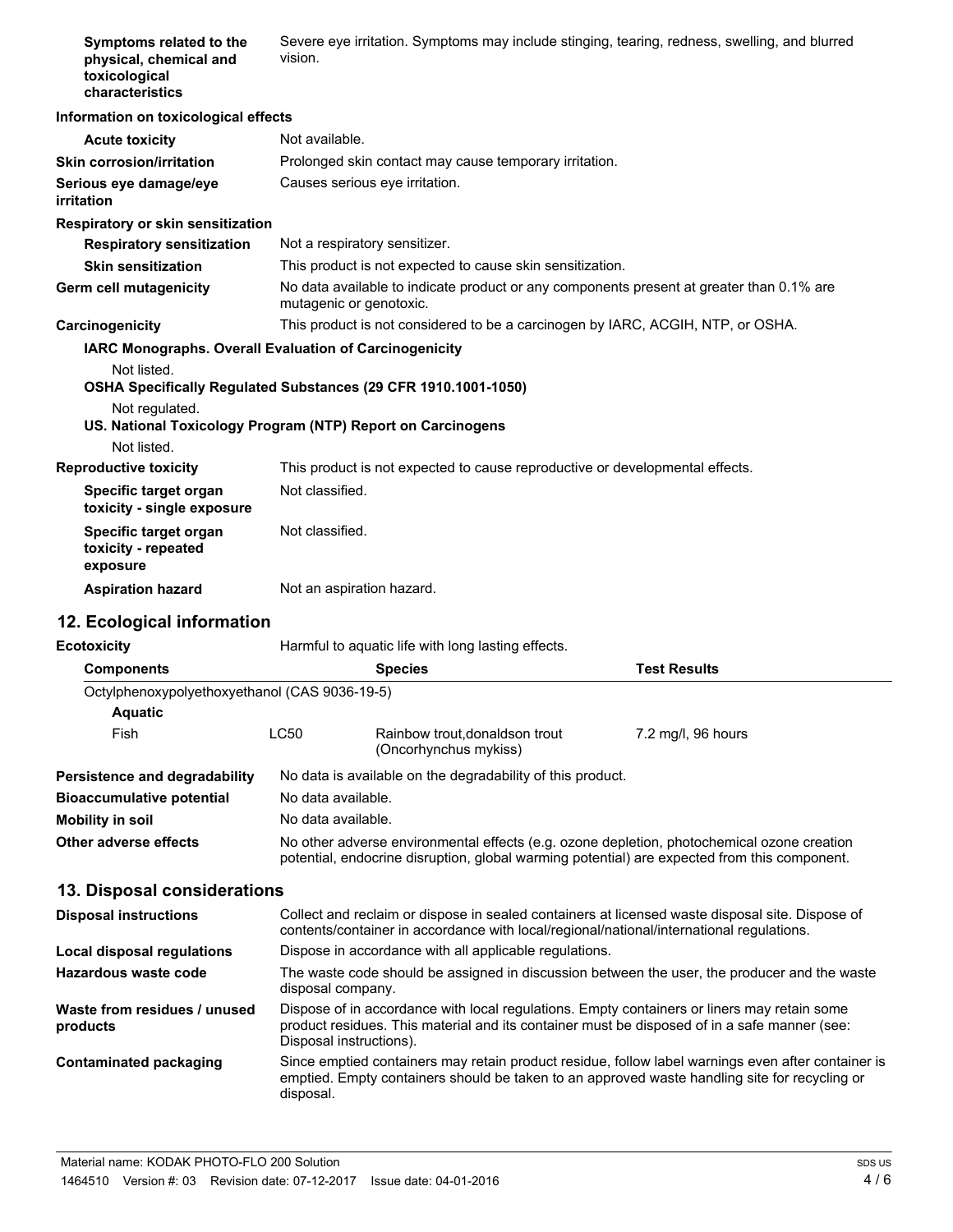# **14. Transport information**

## **DOT**

Not regulated as dangerous goods.

## **IATA**

Not regulated as dangerous goods.

#### **IMDG**

Not regulated as dangerous goods.

**Transport in bulk according to** Not established. **Annex II of MARPOL 73/78 and the IBC Code**

## **15. Regulatory information**

This product is a "Hazardous Chemical" as defined by the OSHA Hazard Communication Standard, 29 CFR 1910.1200. **US federal regulations**

## **TSCA Section 12(b) Export Notification (40 CFR 707, Subpt. D)**

Not regulated.

**CERCLA Hazardous Substance List (40 CFR 302.4)**

Not listed.

**SARA 304 Emergency release notification**

Not regulated.

#### **OSHA Specifically Regulated Substances (29 CFR 1910.1001-1050)**

Not regulated.

#### **Superfund Amendments and Reauthorization Act of 1986 (SARA)**

**Hazard categories**

Immediate Hazard - Yes Delayed Hazard - No Fire Hazard - No Pressure Hazard - No Reactivity Hazard - No

#### **SARA 302 Extremely hazardous substance**

Not listed.

#### **SARA 311/312 Hazardous** Yes **chemical**

# **SARA 313 (TRI reporting)**

Not regulated.

## **Other federal regulations**

## **Clean Air Act (CAA) Section 112 Hazardous Air Pollutants (HAPs) List**

Not regulated.

#### **Clean Air Act (CAA) Section 112(r) Accidental Release Prevention (40 CFR 68.130)**

Not regulated.

**Safe Drinking Water Act** Not regulated.

# **(SDWA)**

## **US state regulations**

#### **US. California Proposition 65**

California Safe Drinking Water and Toxic Enforcement Act of 1986 (Proposition 65): This material is not known to contain any chemicals currently listed as carcinogens or reproductive toxins.

## **International Inventories**

| Country(s) or region | Inventory name                                                            | On inventory (yes/no)* |
|----------------------|---------------------------------------------------------------------------|------------------------|
| Australia            | Australian Inventory of Chemical Substances (AICS)                        | Yes                    |
| Canada               | Domestic Substances List (DSL)                                            | Yes                    |
| Canada               | Non-Domestic Substances List (NDSL)                                       | <b>No</b>              |
| China                | Inventory of Existing Chemical Substances in China (IECSC)                | Yes                    |
| Europe               | European Inventory of Existing Commercial Chemical<br>Substances (EINECS) | <b>No</b>              |
| Europe               | European List of Notified Chemical Substances (ELINCS)                    | <b>No</b>              |
| Japan                | Inventory of Existing and New Chemical Substances (ENCS)                  | Yes                    |